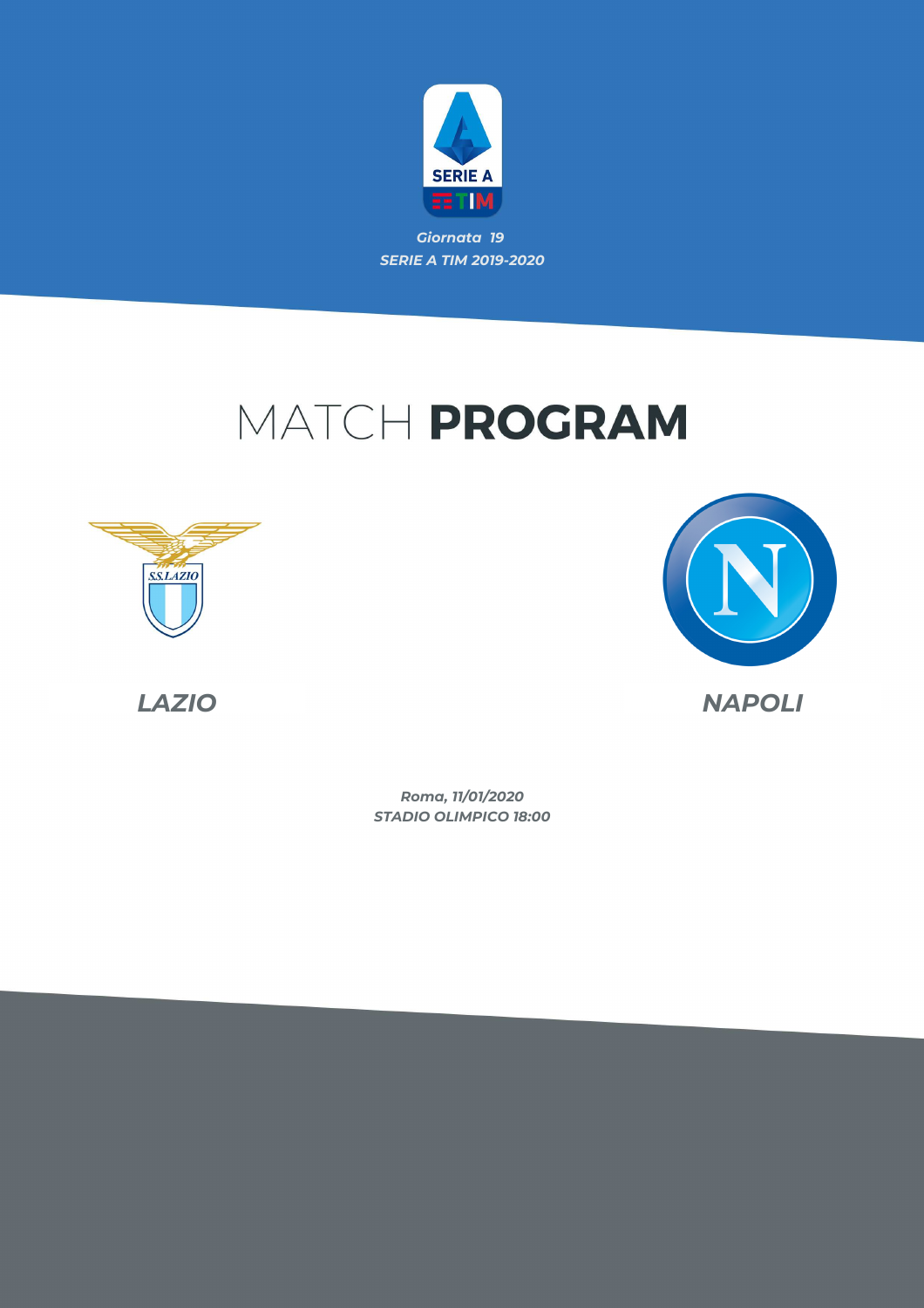



#### *LAZIO NAPOLI vs STADIO OLIMPICO 18:00 Roma, 11/01/2020*



### *RISULTATI STAGIONALI*

| <b>TOTALI</b>         | <b>PTI</b> | <b>GIOC</b> | <b>VINTE</b> | <b>NULLE</b>   | <b>PERSE</b> | GF | GS | <b>DIFF.RETI</b>            |
|-----------------------|------------|-------------|--------------|----------------|--------------|----|----|-----------------------------|
| <b>LAZIO</b>          | 39         | 17          | 12           | 3              | 2            | 40 | 17 | $+23$                       |
| <b>NAPOLI</b>         | 24         | 18          | 6            | 6              | 6            | 28 | 25 | $+3$                        |
| <b>CASA/TRASFERTA</b> | <b>PTI</b> | <b>GIOC</b> | <b>VINTE</b> | <b>NULLE</b>   | <b>PERSE</b> | GF | GS | <b>MEDIA</b><br><b>GOAL</b> |
| <b>LAZIO</b>          | 20         | 8           | 6            | $\overline{2}$ | O            | 24 | 7  | $\overline{\mathbf{3}}$     |
| <b>NAPOLI</b>         | 13         | 9           | 3            | 4              | G            | 17 | 14 | 1.9                         |

### *ULTIMI PRECEDENTI*

| 2018-19 20^ G            | <b>NAPOLI</b>                                                                        | <b>LAZIO</b>                                                                          |         |
|--------------------------|--------------------------------------------------------------------------------------|---------------------------------------------------------------------------------------|---------|
| 20/01/2019               | 34'(1°T) J. CALLEJON, 37'(1°T) A. MILIK                                              | 20'(2°T) C. IMMOBILE                                                                  | $2 - 7$ |
| 2018-19 1^ G             | <b>LAZIO</b>                                                                         | <b>NAPOLI</b>                                                                         |         |
| 18/08/2018               | 25'(1°T) C. IMMOBILE                                                                 | 47'(1°T) A. MILIK, 14'(2°T) L. INSIGNE                                                | $1 - 2$ |
| 2017-18 24^ G            | <b>NAPOLI</b>                                                                        | <b>LAZIO</b>                                                                          |         |
| 10/02/2018               | 43'(1°T) J. CALLEJON, 9'(2°T)[A] WALLACE, 11'(2°T)<br>MARIO RUI, 28'(2°T) D. MERTENS | $3'(1oT)$ S. DE VRIJ                                                                  | $4 - 7$ |
| 2017-18 5 <sup>^</sup> G | <b>LAZIO</b>                                                                         | <b>NAPOLI</b>                                                                         |         |
| 20/09/2017               | 29'(1°T) S. DE VRIJ                                                                  | 9'(2°T) K. KOULIBALY, 11'(2°T) J. CALLEJON, 14'(2°T) D.<br>MERTENS. 47'(2°T) JORGINHO | $7 - 4$ |
| 2016-17 31^ G            | <b>LAZIO</b>                                                                         | <b>NAPOLI</b>                                                                         |         |
| 09/04/2017               |                                                                                      | 25'(1°T) J. CALLEJON, 6'(2°T) L. INSIGNE, 47'(2°T) L.<br><b>INSIGNE</b>               | $0 - 3$ |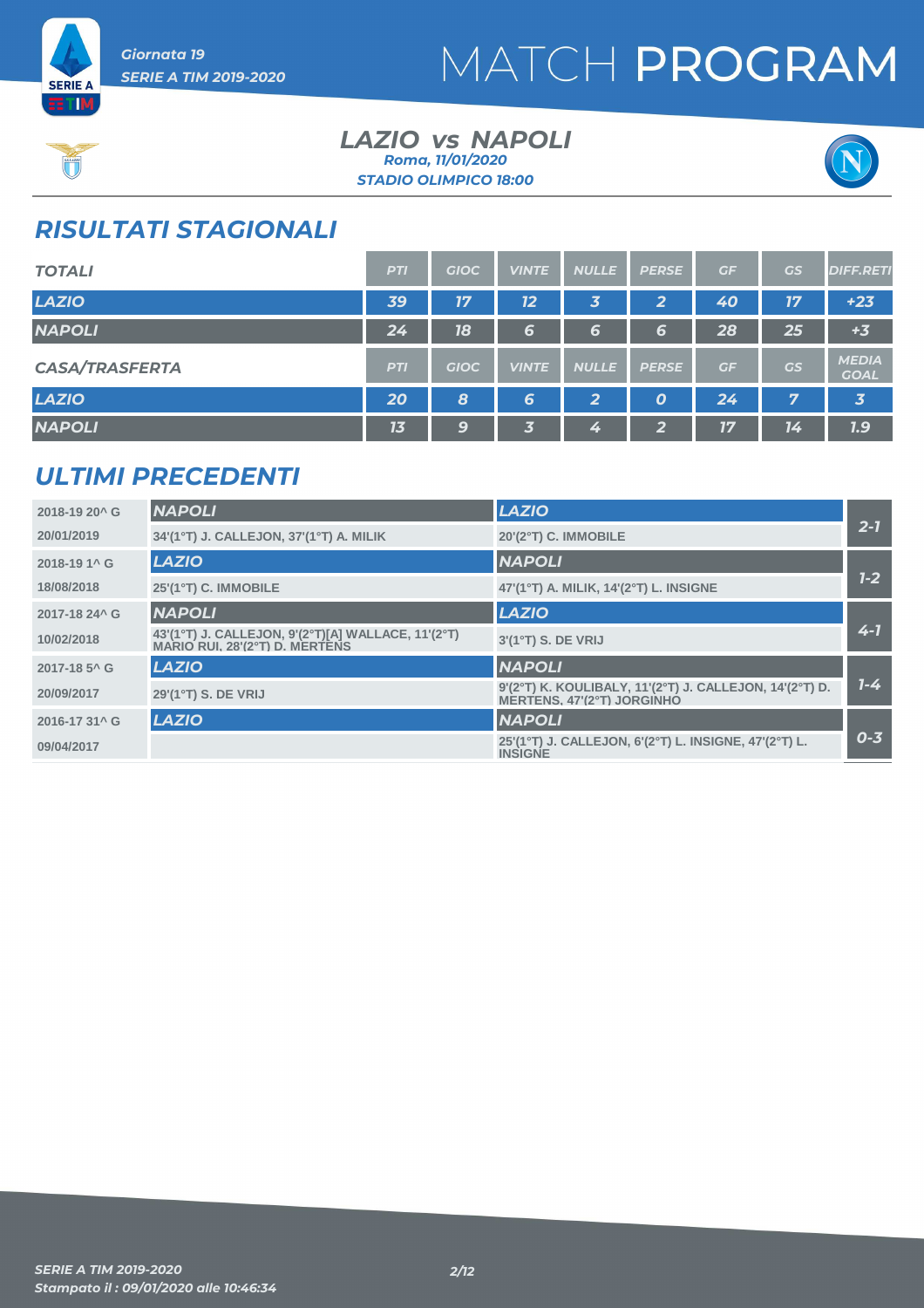

#### *LAZIO NAPOLI vs STADIO OLIMPICO 18:00 Roma, 11/01/2020*



### *ROSA DELLE SQUADRE*

| <b>LAZIO</b> |                               | <b>PRES. A</b>   | <b>GOL A</b>        | GOL 2019-20      | <b>PRES. 2019-20</b>    | MIN. 2019-20     |
|--------------|-------------------------------|------------------|---------------------|------------------|-------------------------|------------------|
|              | <b>PORTIERI</b>               |                  |                     |                  |                         |                  |
|              | 1 THOMAS STRAKOSHA            | <b>777</b>       | 131                 | 17               | 17                      | 1635             |
|              | <b>23 GUIDO GUERRIERI</b>     | $\overline{1}$   | $\overline{3}$      | $\boldsymbol{O}$ | $\boldsymbol{O}$        | 0                |
|              | 24 SILVIO PROTO               | $\overline{2}$   | 4                   | $\boldsymbol{o}$ | $\boldsymbol{O}$        | Ο                |
|              | <b>51 ALESSIO FURLANETTO</b>  | $\boldsymbol{O}$ | $\boldsymbol{0}$    | $\boldsymbol{O}$ | $\boldsymbol{O}$        | 0                |
|              | 71 MARCO ALIA                 | $\pmb{o}$        | 0                   | $\pmb{o}$        | 0                       | O                |
|              | <b>DIFENSORI</b>              |                  |                     |                  |                         |                  |
|              | 3 LUIZ FELIPE                 | 49               | $\overline{2}$      | $\mathbf{7}$     | 14                      | <b>1120</b>      |
|              | <b>5 JORDAN LUKAKU</b>        | 55               | $\boldsymbol{\eta}$ | $\boldsymbol{o}$ | $\overline{2}$          | 82               |
|              | <b>13 NICOLO' ARMINI</b>      | $\mathbf{7}$     | $\boldsymbol{0}$    | 0                | 0                       | 0                |
|              | <b>15 BASTOS</b>              | 56               | 5                   | $\boldsymbol{O}$ | 6                       | 351              |
|              | <b>26 STEFAN RADU</b>         | 292              | 5                   | $\overline{I}$   | 14                      | 1276             |
|              | 27 TIAGO CASASOLA             | $\boldsymbol{0}$ | $\boldsymbol{0}$    | $\boldsymbol{O}$ | $\boldsymbol{O}$        | $\boldsymbol{o}$ |
|              | <b>33 FRANCESCO ACERBI</b>    | 241              | 76                  | $\overline{I}$   | 17                      | 1613             |
| 49           | <b>JORGE SILVA</b>            | $\boldsymbol{O}$ | $\boldsymbol{O}$    | $\boldsymbol{O}$ | $\boldsymbol{O}$        | $\boldsymbol{o}$ |
|              | 52 LUCA FALBO                 | $\boldsymbol{0}$ | $\boldsymbol{0}$    | $\boldsymbol{o}$ | 0                       | 0                |
|              | 53 ROBERTO DE ANGELIS DURANTE | $\boldsymbol{O}$ | $\boldsymbol{0}$    | $\boldsymbol{O}$ | $\boldsymbol{O}$        | O                |
|              | 54 SERGIO KALAJ               | 0                | $\boldsymbol{0}$    | 0                | 0                       | 0                |
|              | <b>55 DAMIANO FRANCO</b>      | $\boldsymbol{O}$ | $\boldsymbol{0}$    | $\boldsymbol{O}$ | $\boldsymbol{O}$        | $\boldsymbol{o}$ |
|              | 56 MARZIO PICA                | $\boldsymbol{O}$ | $\boldsymbol{0}$    | $\boldsymbol{O}$ | $\boldsymbol{O}$        | 0                |
|              | <b>63 MATTIA PETRICCA</b>     | $\boldsymbol{O}$ | $\boldsymbol{0}$    | $\boldsymbol{o}$ | $\boldsymbol{O}$        | $\boldsymbol{o}$ |
|              | 93 DENIS VAVRO                | $\overline{2}$   | 0                   | 0                | $\overline{2}$          | 71               |
|              | <b>CENTROCAMPISTI</b>         |                  |                     |                  |                         |                  |
|              | <b>4 GIL PATRIC</b>           | 60               | $\pmb{o}$           | $\pmb{o}$        | 6                       | 454              |
|              | <b>6 LUCAS LEIVA</b>          | 76               | $\overline{2}$      | $\boldsymbol{O}$ | 13                      | 1010             |
|              | <b>7 VALON BERISHA</b>        | 10               | $\boldsymbol{0}$    | O                | $\overline{\mathbf{2}}$ | 31               |
|              | <b>10 LUIS ALBERTO</b>        | 86               | 79                  | $\overline{3}$   | 76                      | 1478             |
|              | <b>16 MARCO PAROLO</b>        | 317              | 43                  | $\boldsymbol{o}$ | 13                      | 609              |
|              | <b>19 SENAD LULIC</b>         | 262              | 28                  | $\boldsymbol{o}$ | 76                      | 1326             |
|              | 21 SERGEJ MILINKOVIC-SAVIC    | 142              | 25                  | 3                | 17                      | 1398             |
|              | <b>22 JONY</b>                | $\overline{7}$   | $\boldsymbol{0}$    | $\boldsymbol{o}$ | $\overline{7}$          | 245              |
|              | <b>28 ANDRE' ANDERSON</b>     | $\overline{2}$   | 0                   | 0                | $\overline{\mathbf{2}}$ | 30               |
|              | 29 MANUEL LAZZARI             | 81               | $\overline{2}$      | $\boldsymbol{O}$ | 12                      | <b>1139</b>      |
|              | 32 DANILO CATALDI             | <b>110</b>       | 5                   | O                | 9                       | 296              |
|              | <b>34 BOBBY ADEKANYE</b>      | $\overline{1}$   | $\boldsymbol{0}$    | $\boldsymbol{o}$ | $\overline{1}$          | 4                |
|              | <b>57 FABIO FRANCUCCI</b>     | $\pmb{o}$        | $\pmb{o}$           | 0                | $\boldsymbol{O}$        | O                |
|              | <b>58 EMILIANO SHOTI</b>      | $\boldsymbol{0}$ | $\boldsymbol{0}$    | $\boldsymbol{0}$ | $\boldsymbol{0}$        | 0                |
|              | <b>59 MARCO BERTINI</b>       | 0                | 0                   | 0                | 0                       | 0                |
|              | <b>60 ALESSANDRO CERBARA</b>  | $\boldsymbol{O}$ | $\boldsymbol{0}$    | $\boldsymbol{O}$ | $\boldsymbol{O}$        | $\boldsymbol{o}$ |
|              | <b>61 NICOLO' CESARONI</b>    | 0                | $\pmb{o}$           | $\pmb{o}$        | 0                       | O                |
|              | <b>77 ADAM MARUSIC</b>        | 64               | 5                   | $\mathbf{I}$     | 6                       | 445              |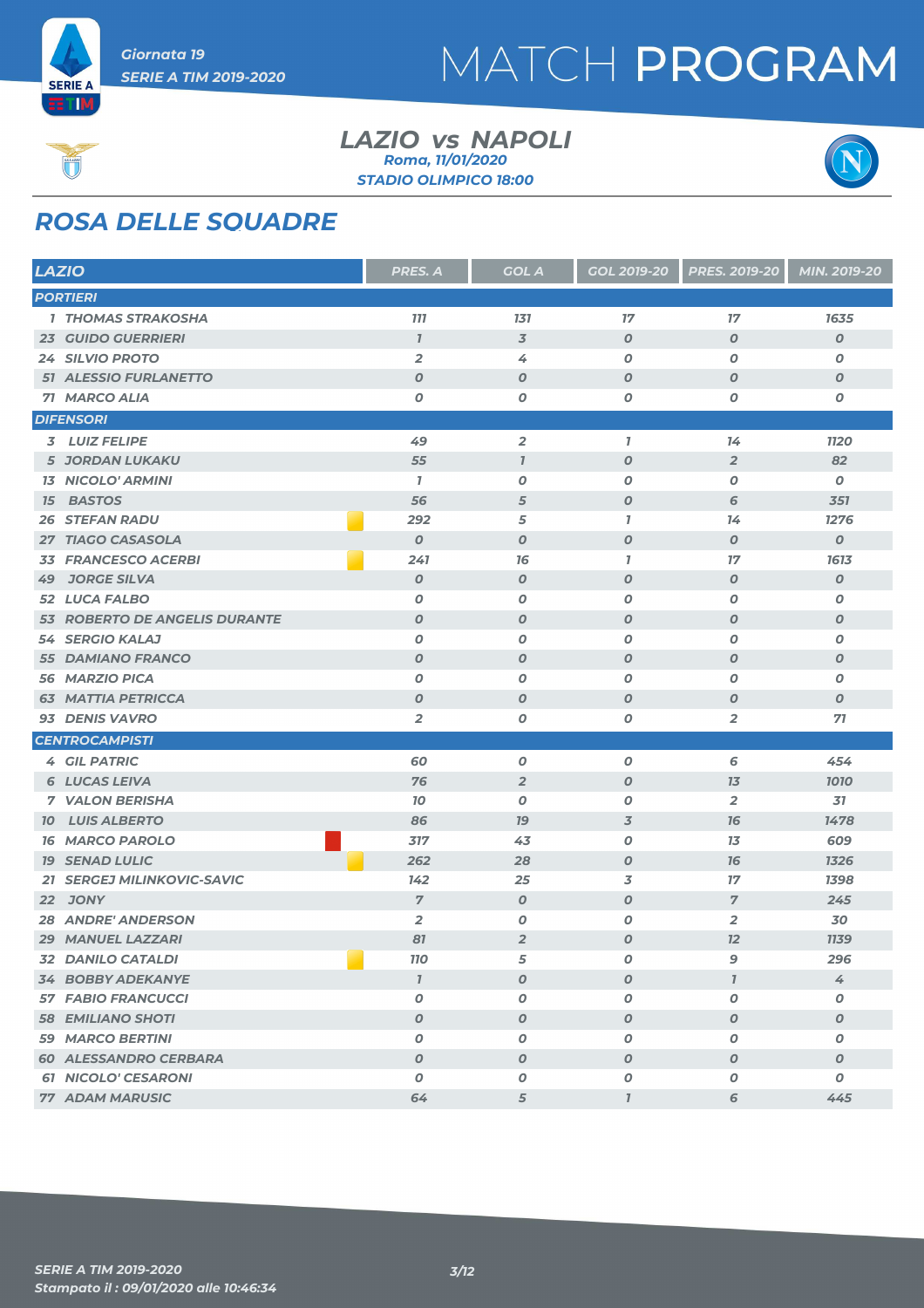

# ET M

**SERIE A** 



| <b>STADIO OLIMPICO 18:00</b> |     |                  |    |                  |                  |  |
|------------------------------|-----|------------------|----|------------------|------------------|--|
| <b>ATTACCANTI</b>            |     |                  |    |                  |                  |  |
| <b>11 JOAQUIN CORREA</b>     | 82  | 14               | 6  | 17               | 1406             |  |
| <b>17 CIRO IMMOBILE</b>      | 205 | <b>118</b>       | 79 | 17               | 1464             |  |
| <b>20 FELIPE CAICEDO</b>     | 62  | 15               | 4  | 12               | 463              |  |
| <b>62 MATTIA RUSSO</b>       |     | $\boldsymbol{O}$ | 0  | $\boldsymbol{0}$ | $\boldsymbol{0}$ |  |
| <b>65 LUCA MOSCHINI</b>      |     | Ο                | Ο  | 0                | O                |  |
| <b>STAFF TECNICO</b>         |     |                  |    |                  |                  |  |

*LAZIO NAPOLI vs*

*Roma, 11/01/2020*

*SIMONE INZAGHI*

*Squalificato*

*Diffidato*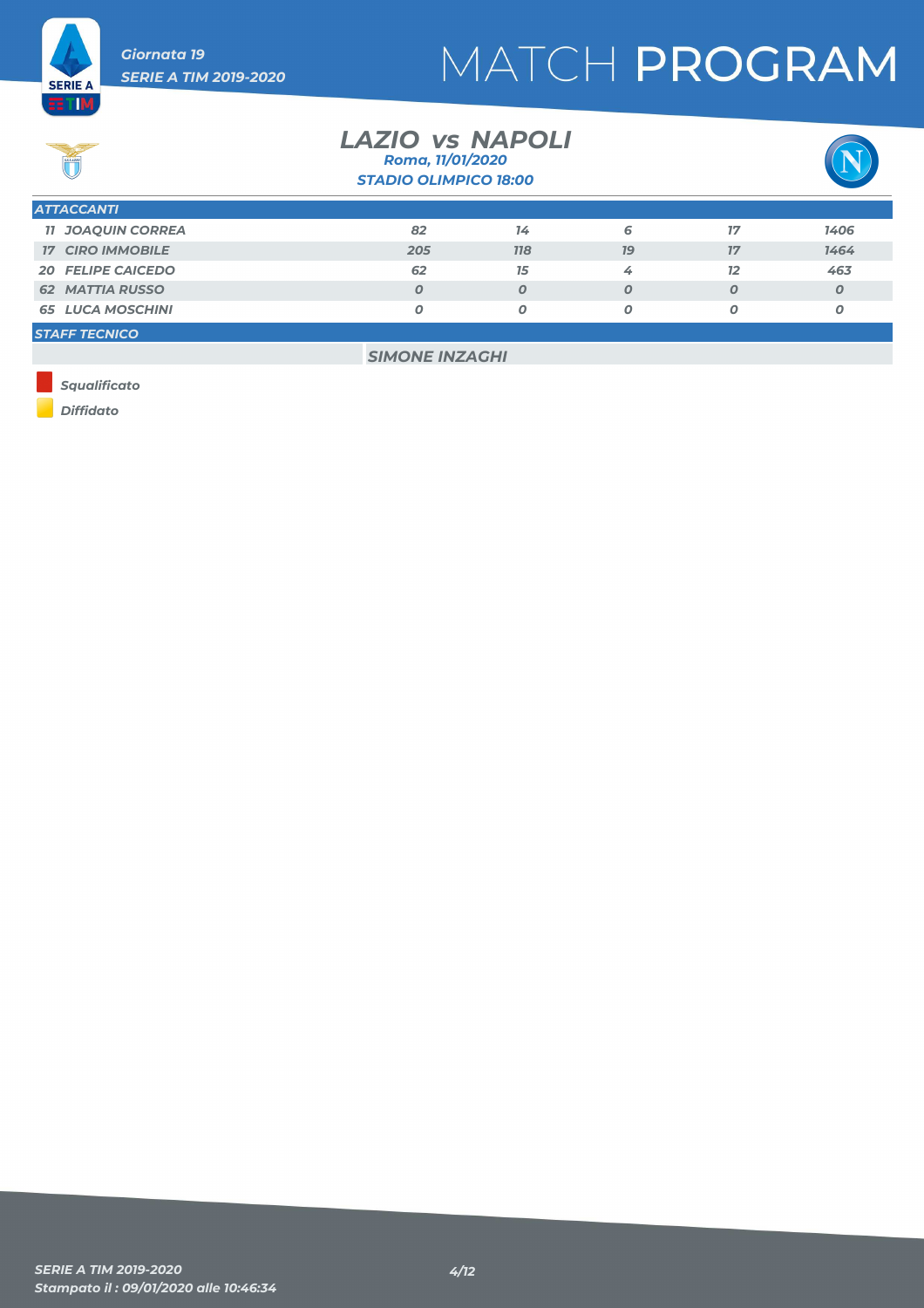

# Ú

**ET M** 



| <b>NAPOLI</b>                 | PRES. A          | <b>GOL A</b>     | <b>GOL 2019-20</b> | <b>PRES. 2019-20</b> | MIN. 2019-20     |
|-------------------------------|------------------|------------------|--------------------|----------------------|------------------|
| <b>PORTIERI</b>               |                  |                  |                    |                      |                  |
| 1 ALEX MERET                  | 40               | 45               | 20                 | 13                   | 1260             |
| <b>15 ANTONIO PIO DANIELE</b> | $\boldsymbol{0}$ | $\boldsymbol{0}$ | $\boldsymbol{0}$   | $\boldsymbol{O}$     | $\overline{O}$   |
| <b>25 DAVID OSPINA</b>        | 22               | 25               | 5                  | 5                    | 488              |
| <b>27 ORESTIS KARNEZIS</b>    | <b>117</b>       | 163              | $\boldsymbol{O}$   | $\boldsymbol{O}$     | $\boldsymbol{0}$ |
| <b>DIFENSORI</b>              |                  |                  |                    |                      |                  |
| 2 KEVIN MALCUIT               | 27               | $\boldsymbol{O}$ | $\boldsymbol{O}$   | 3                    | 260              |
| 6 MARIO RUI                   | <b>129</b>       | 3                | $\boldsymbol{0}$   | $\mathbf{9}$         | 801              |
| <b>13 SEBASTIANO LUPERTO</b>  | 21               | 0                | 0                  | 8                    | 491              |
| <b>19 NIKOLA MAKSIMOVIC</b>   | <b>101</b>       | $\overline{2}$   | $\mathbf{I}$       | 8                    | 709              |
| <b>22 GIOVANNI DI LORENZO</b> | 54               | 6                | $\mathbf{I}$       | 17                   | 1653             |
| 23 ELSEID HYSAJ               | 177              | $\boldsymbol{O}$ | $\boldsymbol{O}$   | $\overline{7}$       | 379              |
| <b>26 KALIDOU KOULIBALY</b>   | 172              | 10               | 0                  | 14                   | 1210             |
| <b>31 FAOUZI GHOULAM</b>      | <b>131</b>       | 3                | $\boldsymbol{O}$   | 5                    | 332              |
| <b>44 KOSTAS MANOLAS</b>      | 168              | $\overline{7}$   | 2                  | 12                   | <b>1130</b>      |
| <b>62 LORENZO TONELLI</b>     | 80               | 77               | $\boldsymbol{O}$   | $\boldsymbol{O}$     | $\boldsymbol{0}$ |
| <b>CENTROCAMPISTI</b>         |                  |                  |                    |                      |                  |
| 5 ALLAN                       | 251              | 77               | $\mathbf{I}$       | 12                   | 1004             |
| 8 FABIAN RUIZ                 | 43               | 6                | $\mathbf{I}$       | 76                   | 1465             |
| <b>12 ELJIF ELMAS</b>         | 10               | 0                | 0                  | 10                   | 490              |
| <b>20 PIOTR ZIELINSKI</b>     | 208              | 21               | $\overline{I}$     | 78                   | 1672             |
| <b>34 AMIN YOUNES</b>         | 78               | 3                | 0                  | 6                    | <b>170</b>       |
| <b>ATTACCANTI</b>             |                  |                  |                    |                      |                  |
| 7 JOSE' CALLEJON              | 239              | 67               | $\overline{1}$     | 17                   | 1330             |
| <b>9 FERNANDO LLORENTE</b>    | 80               | 26               | 3                  | 74                   | 539              |
| <b>11 HIRVING LOZANO</b>      | 13               | $\overline{2}$   | $\overline{2}$     | 13                   | 723              |
| <b>14 DRIES MERTENS</b>       | 221              | 88               | 4                  | <b>16</b>            | 1066             |
| <b>18 AMATO CICIRETTI</b>     | 78               | $\overline{2}$   | 0                  | 0                    | 0                |
| <b>24 LORENZO INSIGNE</b>     | 250              | 67               | 3                  | 17                   | <b>1319</b>      |
| <b>70 GIANLUCA GAETANO</b>    | $\overline{2}$   | $\boldsymbol{o}$ | 0                  | 0                    | 0                |
| <b>98 LEANDRINHO</b>          | $\boldsymbol{O}$ | $\boldsymbol{0}$ | $\boldsymbol{O}$   | $\boldsymbol{0}$     | $\boldsymbol{O}$ |
| <b>99 ARKADIUSZ MILIK</b>     | 76               | 34               | 7                  | 9                    | 731              |
| <b>STAFF TECNICO</b>          |                  |                  |                    |                      |                  |

*LAZIO NAPOLI vs*

*STADIO OLIMPICO 18:00 Roma, 11/01/2020*

*GENNARO GATTUSO*

*Diffidato*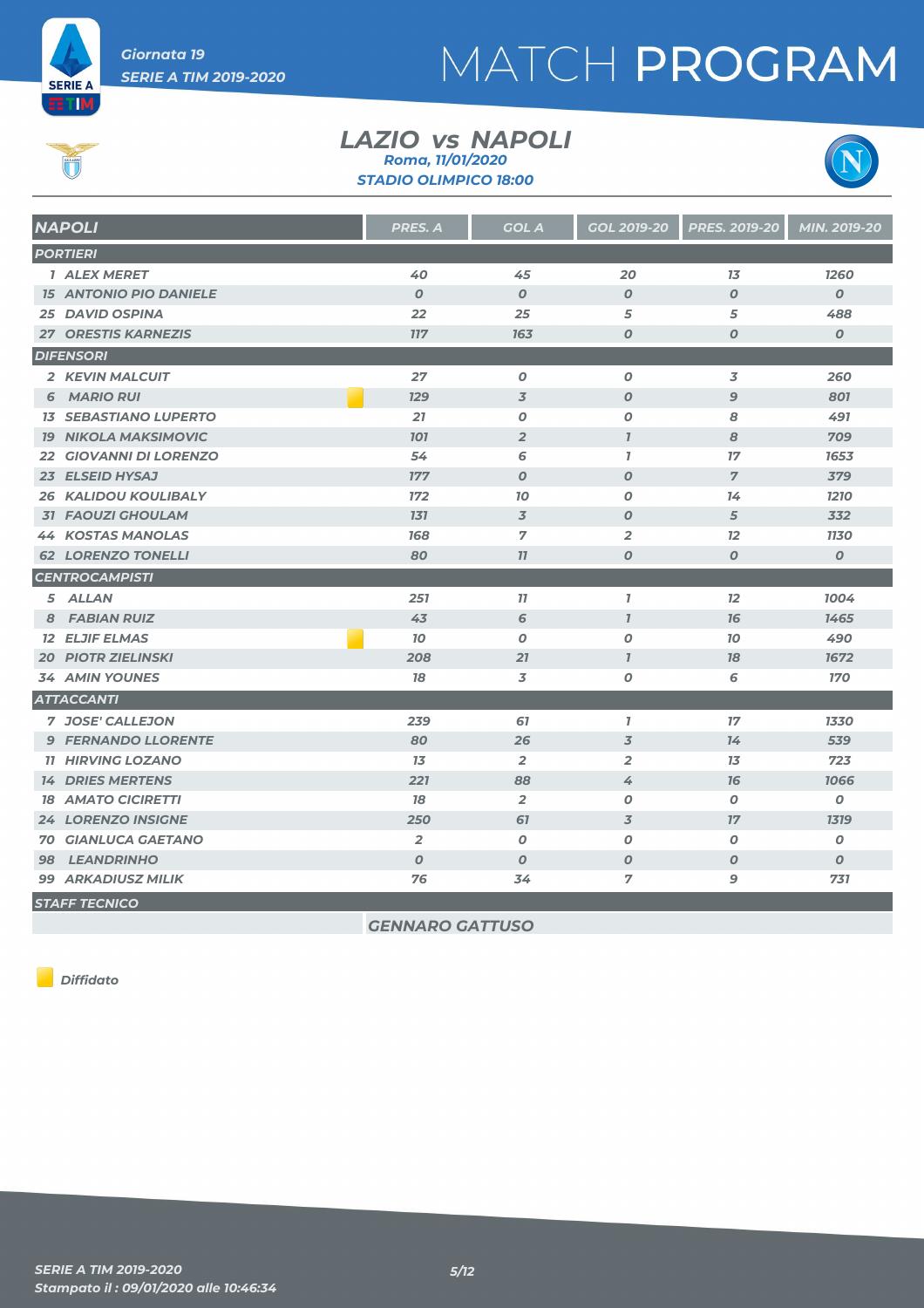



#### *LAZIO NAPOLI vs STADIO OLIMPICO 18:00 Roma, 11/01/2020*



### *RENDIMENTO RECENTE*

| <b>LAZIO</b>        |                                                                            |                                                                        |         |
|---------------------|----------------------------------------------------------------------------|------------------------------------------------------------------------|---------|
| <b>18^ GIORNATA</b> | <b>BRESCIA</b>                                                             | <b>LAZIO</b>                                                           |         |
| 05/01/2020          | 18'(1°T) M. BALOTELLI                                                      | 42'(1°T) C. IMMOBILE, 46'(2°T) C. IMMOBILE                             | $1-2$   |
| <b>17^ GIORNATA</b> | <b>LAZIO</b>                                                               | <b>HELLAS VERONA</b>                                                   |         |
| 05/02/2020          |                                                                            |                                                                        |         |
| <b>16^ GIORNATA</b> | <b>CAGLIARI</b>                                                            | <b>LAZIO</b>                                                           |         |
| 16/12/2019          | 8'(1°T) G. SIMEONE                                                         | 48'(2°T) LUIS ALBERTO, 53'(2°T) F. CAICEDO                             | $1-2$   |
| <b>15^ GIORNATA</b> | <b>LAZIO</b>                                                               | <b>JUVENTUS</b>                                                        |         |
| 07/12/2019          | 46'(1°T) LUIZ FELIPE, 29'(2°T) S. MILINKOVIC-SAVIC,<br>50'(2°T) F. CAICEDO | 25'(1°T) C. RONALDO                                                    | $3-7$   |
| <b>14^ GIORNATA</b> | <b>LAZIO</b>                                                               | <b>UDINESE</b>                                                         |         |
| 01/12/2019          | 9'(1°T) C. IMMOBILE, 36'(1°T) C. IMMOBILE, 46'(1°T) LUIS<br><b>ALBERTO</b> |                                                                        | $3-0$   |
| <b>NAPOLI</b>       |                                                                            |                                                                        |         |
| <b>18^ GIORNATA</b> | <b>NAPOLI</b>                                                              | <b>INTER</b>                                                           |         |
| 06/01/2020          | 39'(1°T) A. MILIK                                                          | 14'(1°T) R. LUKAKU, 33'(1°T) R. LUKAKU, 17'(2°T) L.<br><b>MARTINEZ</b> | $1 - 3$ |
| <b>17^ GIORNATA</b> | <b>CACCULOLO</b>                                                           | $\frac{1}{2}$                                                          |         |

| <b>17^ GIORNATA</b> | <b>SASSUOLO</b>     | <b>NAPOLI</b>                            |         |
|---------------------|---------------------|------------------------------------------|---------|
| 22/12/2019          | 29'(1°T) H. TRAORE  | 12'(2°T) ALLAN, 49'(2°T)[A] P. OBIANG    | $1 - 2$ |
| <b>16^ GIORNATA</b> | <b>NAPOLI</b>       | <b>PARMA</b>                             |         |
| 14/12/2019          | $19'(2°T)$ A. MILIK | 4'(1°T) D. KULUSEVSKI, 48'(2°T) GERVINHO | $1 - 2$ |
| <b>15^ GIORNATA</b> | <b>UDINESE</b>      | <b>NAPOLI</b>                            |         |
| 07/12/2019          | 32'(1°T) K. LASAGNA | 24'(2°T) P. ZIELINSKI                    | $7 - 7$ |
| <b>14^ GIORNATA</b> | <b>NAPOLI</b>       | <b>BOLOGNA</b>                           |         |
| 01/12/2019          |                     |                                          | $1 - 2$ |

| <b>CONFRONTO SQUADRE (Valori medi)</b> | <b>LAZIO</b> | <b>NAPOLI</b> |
|----------------------------------------|--------------|---------------|
| <b>Goal Fatti</b>                      | 2.35         | 1.56          |
| <b>Goal Subiti</b>                     |              | 1.39          |
| <b>Tiri totali</b>                     | 13.24        | 14.11         |
| <b>Tiri in porta</b>                   | 7.88         | 7.11          |
| <b>Assist</b>                          | 1.71         | <b>7.77</b>   |
| Azioni di attacco                      | 52.65        | 57.94         |
| Passaggi riusciti                      | 430.65       | 506.67        |
| Passaggi riusciti %                    | 84%          | 86%           |
| <b>Falli Fatti</b>                     | 12.12        | 12.28         |
| <b>Falli Subiti</b>                    | 10.35        | 14.22         |
| <b>Baricentro</b>                      | 51.43m       | 54.09m        |
| <b>Passaggi Chiave</b>                 | 4.71         | 5.11          |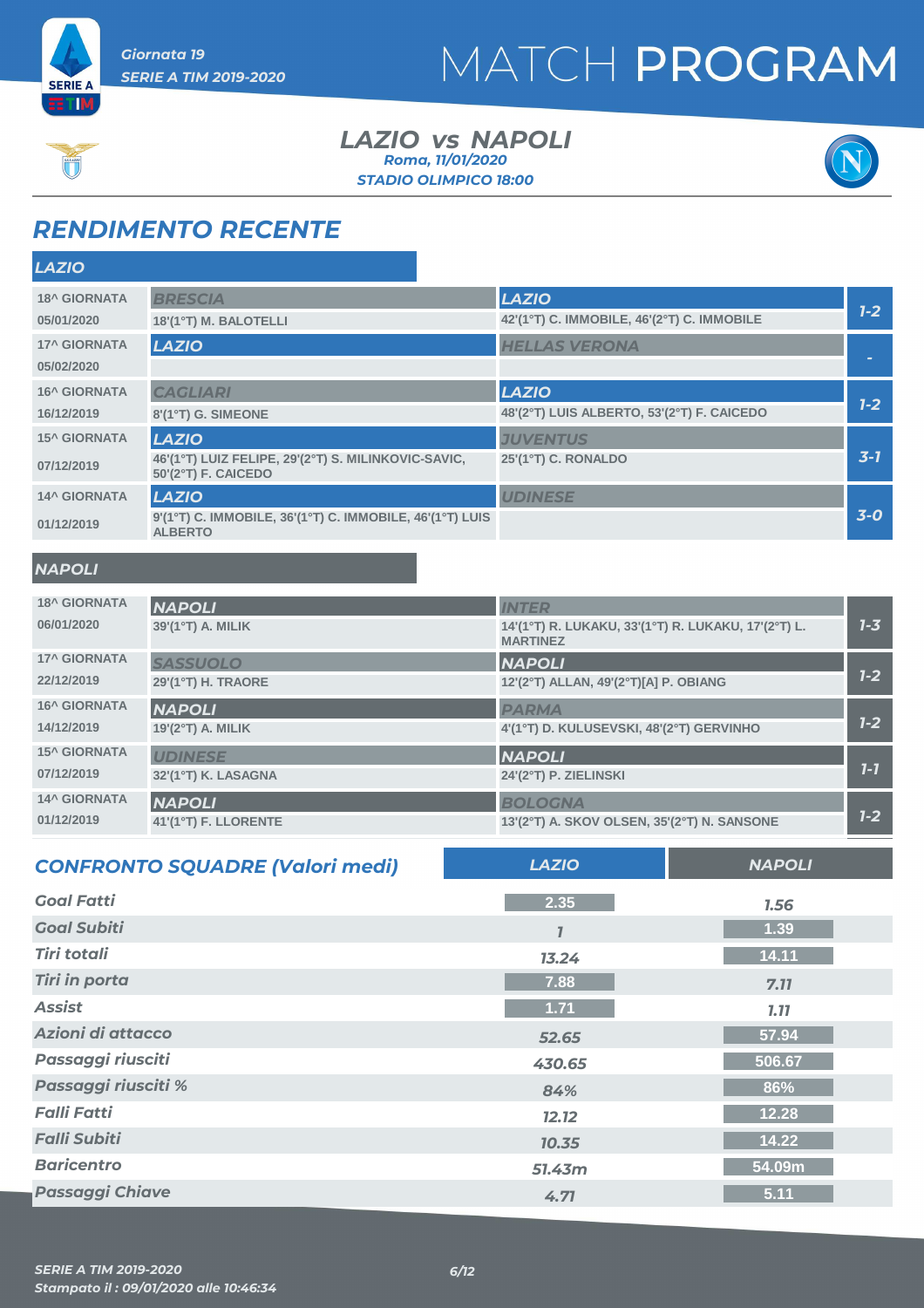**SERIE A** ETIM

# MATCH PROGRAM

#### *LAZIO NAPOLI vs STADIO OLIMPICO 18:00 Roma, 11/01/2020*



### *RENDIMENTO ATLETICO \**

| <b>LAZIO</b>                  | Pres. (Min.)      | Media (km, | <b>Media</b><br>Sprint (Km) | <b>NAPOLI</b>           | Pres. (Min.)      | Media (km | <b>Media</b><br>Sprint (Km) |
|-------------------------------|-------------------|------------|-----------------------------|-------------------------|-------------------|-----------|-----------------------------|
| <b>33 F. ACERBI</b>           | 17 (1613')        | 10.769     | 0.792                       | <b>20 P. ZIELINSKI</b>  | 18 (1672')        | 11.053    | 0.887                       |
| 29 M. LAZZARI                 | 12 (1139')        | 10.621     | 1.234                       | <b>8 FABIAN RUIZ</b>    | 16 (1465')        | 10.907    | 0.761                       |
| <b>10 LUIS ALBERTO</b>        | 16 (1478')        | 10.62      | 0.907                       | <b>22 G. DI LORENZO</b> | 17 (1653')        | 10.463    | 0.919                       |
| <b>21 S. MILINKOVIC-SAVIC</b> | 17 (1398') 10.349 |            | 0.711                       | <b>5 ALLAN</b>          | 12 (1004') 10.039 |           | 0.75                        |
| <b>17 C. IMMOBILE</b>         | 17 (1464')        | 10.211     | 1.073                       | <b>6 MARIO RUI</b>      | 9(801')           | 9.897     | 0.95                        |
| 26 S. RADU                    | 14 (1276') 10.145 |            | 0.671                       | 99 A. MILIK             | 9(731')           | 9.806     | 0.878                       |
| <b>3 LUIZ FELIPE</b>          | 14 (1120')        | 10.034     | 0.711                       | <b>24 L. INSIGNE</b>    | 17 (1319')        | 9.711     | 0.863                       |
| <b>11 J. CORREA</b>           | 17 (1406')        | 9.782      | 1.013                       | <b>19 N. MAKSIMOVIC</b> | 8 (709')          | 9.693     | 0.573                       |
| <b>6L. LEIVA</b>              | 13 (1010')        | 9.767      | 0.64                        | <b>7J. CALLEJON</b>     | 17 (1330')        | 9.291     | 0.821                       |
| <b>19 S. LULIC</b>            | 16 (1326')        | 9.337      | 0.793                       | 2 K. MALCUIT            | 3(260')           | 9.136     | 0.707                       |
| 77 A. MARUSIC                 | 6(445)            | 9.331      | 1.099                       | <b>44 K. MANOLAS</b>    | 12 (1130')        | 9.052     | 0.518                       |
| <b>4 G. PATRIC</b>            | 6(454)            | 8.91       | 0.645                       | <b>26 K. KOULIBALY</b>  | 14 (1210')        | 8.966     | 0.668                       |
| <b>16 M. PAROLO</b>           | 13 (609')         | 8.119      | 0.66                        | <b>13 S. LUPERTO</b>    | 8 (491')          | 8.668     | 0.654                       |
| <b>15 BASTOS</b>              | 6(351')           | 7.649      | 0.55                        | <b>14 D. MERTENS</b>    | 16 (1066')        | 8.382     | 0.926                       |
| <b>22 JONY</b>                | 7(245)            | 6.377      | 0.647                       | 23 E. HYSAJ             | 7(379')           | 7.985     | 0.812                       |
| <b>20 F. CAICEDO</b>          | 12 (463')         | 6.217      | 0.442                       | <b>31 F. GHOULAM</b>    | 5(332')           | 7.836     | 0.695                       |
| <b>32 D. CATALDI</b>          | 9(296')           | 5.747      | 0.458                       | <b>12 E. ELMAS</b>      | 10 (490')         | 7.565     | 0.655                       |
| 93 D. VAVRO                   | 2(71')            | 4.59       | 0.372                       | <b>11 H. LOZANO</b>     | 13 (723')         | 7.24      | 0.786                       |
| <b>5J. LUKAKU</b>             | 2(82')            | 4.525      | 0.638                       | <b>9 F. LLORENTE</b>    | 14 (539')         | 6.408     | 0.466                       |
| <b>7V. BERISHA</b>            | 2(31')            | 2.295      | 0.451                       | <b>34 A. YOUNES</b>     | 6 (170')          | 4.442     | 0.31                        |
| <b>28 A. ANDERSON</b>         | 2(30')            | 1.402      | 0.154                       |                         |                   |           |                             |
| <b>34 B. ADEKANYE</b>         | 1(4')             | 0.596      | 0.041                       |                         |                   |           |                             |

\* Le informazioni riportate sul Rendimento Atletico sono da intendersi riferite al periodo di permanenza nella squadra corrente.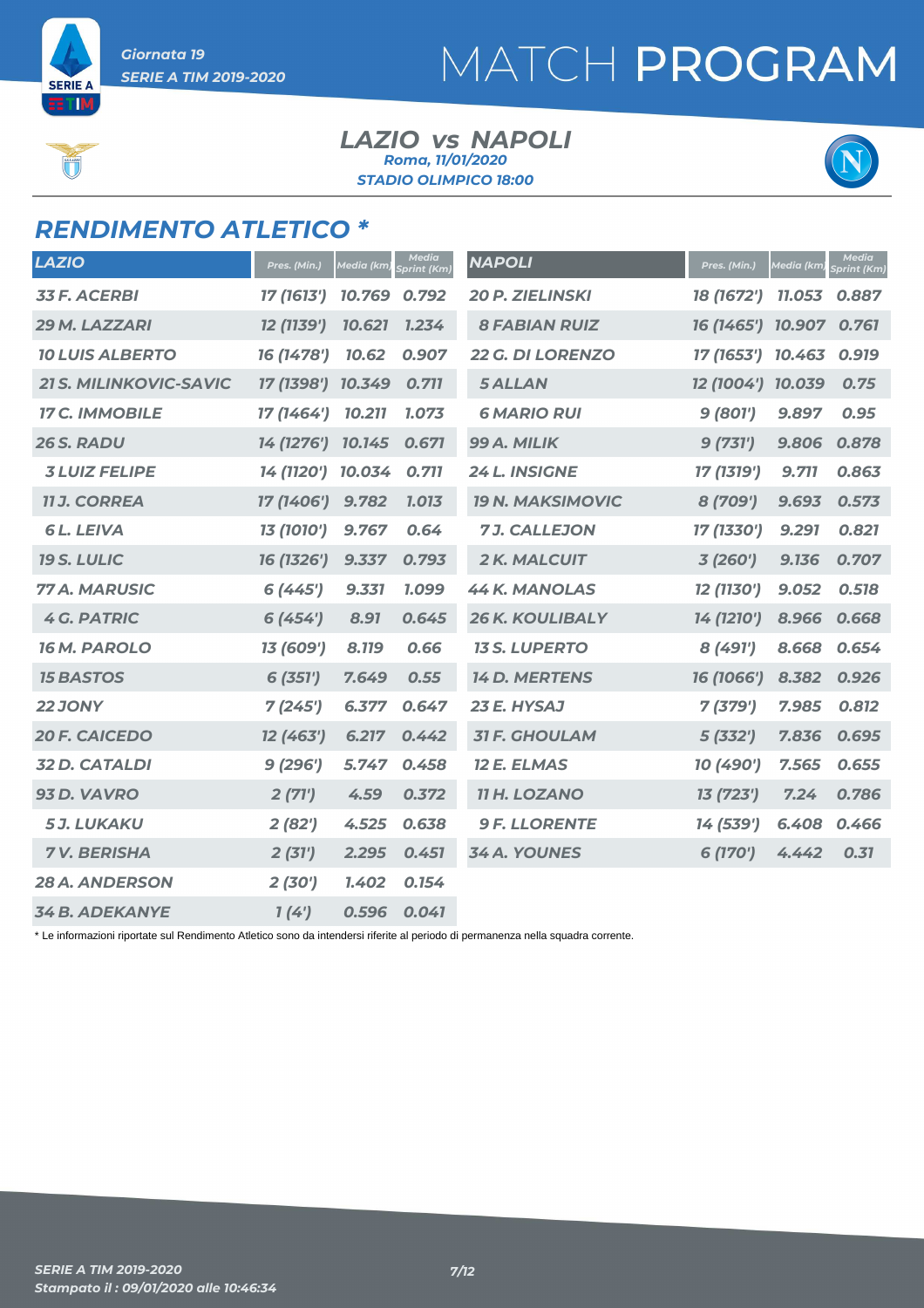**SERIE A ETM** 

#### *LAZIO NAPOLI vs STADIO OLIMPICO 18:00 Roma, 11/01/2020*



### *GLI INCONTRI DELLA 19 ^ GIORNATA*

| <b>CAGLIARI</b>      | <b>MILAN</b>    | 11/01/2020 15:00 |
|----------------------|-----------------|------------------|
|                      |                 |                  |
| <b>LAZIO</b>         | <b>NAPOLI</b>   | 11/01/2020 18:00 |
| <b>INTER</b>         | <b>ATALANTA</b> | 11/01/2020 20:45 |
| <b>UDINESE</b>       | <b>SASSUOLO</b> | 12/01/2020 12:30 |
| <b>FIORENTINA</b>    | <b>SPAL</b>     | 12/01/2020 15:00 |
| <b>SAMPDORIA</b>     | <b>BRESCIA</b>  | 12/01/2020 15:00 |
| <b>TORINO</b>        | <b>BOLOGNA</b>  | 12/01/2020 15:00 |
| <b>HELLAS VERONA</b> | <b>GENOA</b>    | 12/01/2020 18:00 |
| <b>ROMA</b>          | <b>JUVENTUS</b> | 12/01/2020 20:45 |
| <b>PARMA</b>         | <b>LECCE</b>    | 13/01/2020 20:45 |

### *CLASSIFICA SERIE A*

|                      | <b>PTI</b> | <b>GIOC</b> | <b>VINTE</b>   | <b>NULLE</b>            | <b>PERSE</b>             | GF        | <b>GS</b> | <b>DIFF.RETI</b> |
|----------------------|------------|-------------|----------------|-------------------------|--------------------------|-----------|-----------|------------------|
| <b>INTER</b>         | 45         | 78          | 14             | $\overline{3}$          | $\overline{I}$           | 39        | 15        | $+24$            |
| <b>JUVENTUS</b>      | 45         | 78          | 14             | $\overline{3}$          | $\overline{I}$           | 35        | 17        | $+18$            |
| <b>LAZIO</b>         | 39         | 17          | 12             | $\overline{\mathbf{3}}$ | $\overline{2}$           | 40        | 17        | $+23$            |
| <b>ROMA</b>          | 35         | 78          | <b>10</b>      | 5                       | $\overline{\mathcal{Z}}$ | 33        | <b>19</b> | $+14$            |
| <b>ATALANTA</b>      | 34         | 78          | 10             | 4                       | 4                        | 48        | 25        | $+23$            |
| <b>CAGLIARI</b>      | 29         | 78          | 8              | 5                       | 5                        | 33        | 27        | $+6$             |
| <b>PARMA</b>         | 25         | 18          | $\overline{7}$ | 4                       | $\overline{7}$           | 24        | 25        | $-7$             |
| <b>NAPOLI</b>        | 24         | 18          | $6\phantom{1}$ | $6\phantom{1}6$         | $6\phantom{1}$           | 28        | 25        | $+3$             |
| <b>TORINO</b>        | 24         | 18          | $\overline{7}$ | $\overline{3}$          | 8                        | 24        | 26        | $-2$             |
| <b>BOLOGNA</b>       | 23         | 78          | 6              | 5                       | $\overline{7}$           | 28        | 30        | $-2$             |
| <b>HELLAS VERONA</b> | 22         | 17          | 6              | 4                       | $\overline{7}$           | <b>79</b> | 20        | $-7$             |
| <b>MILAN</b>         | 22         | 78          | 6              | 4                       | 8                        | 16        | 24        | -8               |
| <b>UDINESE</b>       | 21         | 18          | 6              | $\overline{3}$          | $\mathbf{9}$             | 14        | 28        | $-14$            |
| <b>SASSUOLO</b>      | 19         | 78          | 5              | 4                       | $\boldsymbol{9}$         | 30        | 31        | $-7$             |
| <b>FIORENTINA</b>    | 78         | 18          | 4              | 6                       | 8                        | 22        | 29        | $-7$             |
| <b>SAMPDORIA</b>     | 16         | 78          | 4              | 4                       | 70                       | 14        | 27        | $-13$            |
| <b>LECCE</b>         | 15         | 78          | $\overline{3}$ | 6                       | $\boldsymbol{9}$         | 22        | 36        | $-14$            |
| <b>BRESCIA</b>       | 14         | 18          | 4              | $\overline{2}$          | 12                       | 16        | 31        | $-15$            |
| <b>GENOA</b>         | 14         | 78          | $\overline{3}$ | 5                       | 10                       | <b>19</b> | 36        | $-17$            |
| <b>SPAL</b>          | 12         | 18          | $\overline{3}$ | $\overline{3}$          | 12                       | 12        | 28        | $-16$            |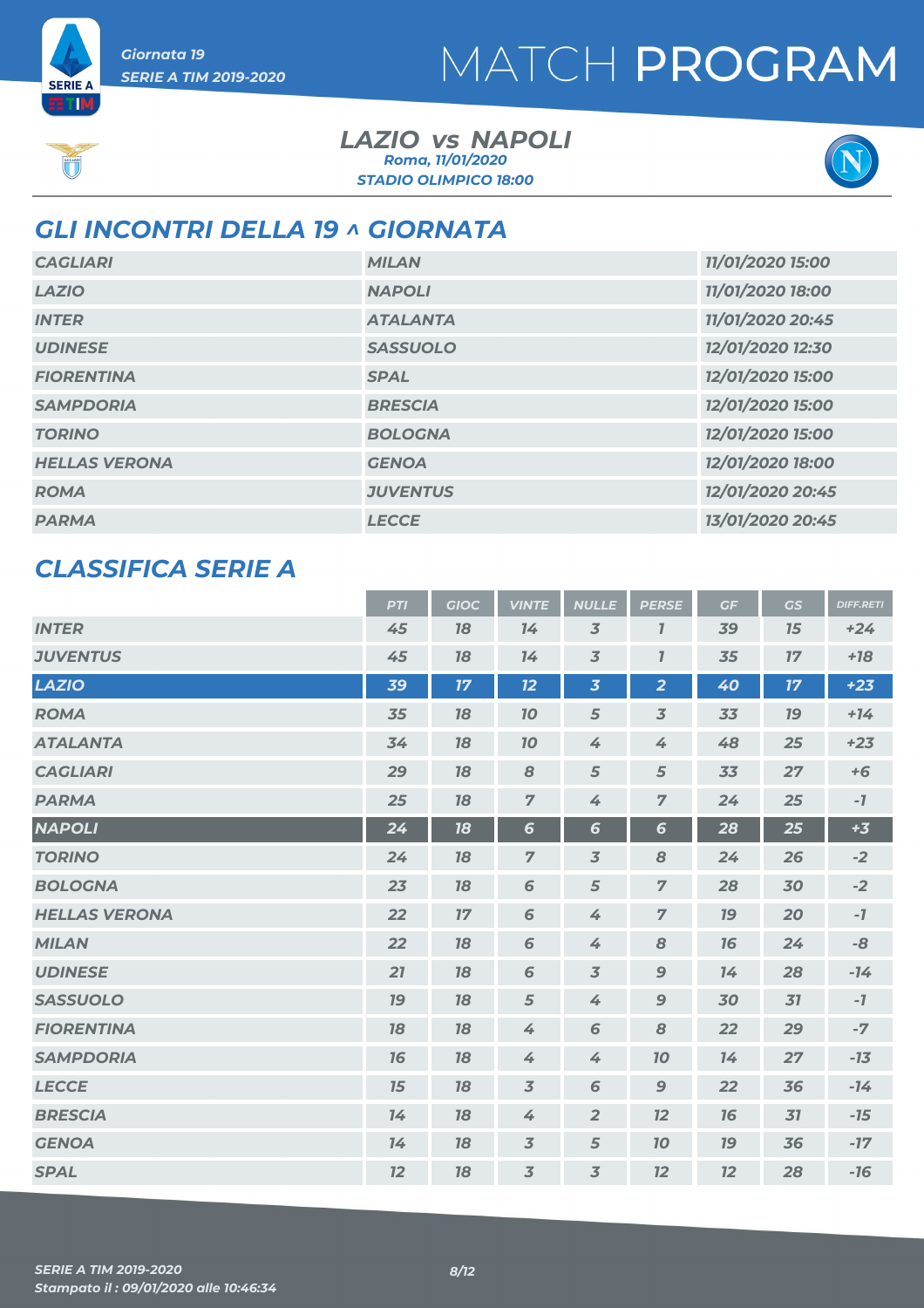**SERIE A ETM** 

### MATCH PROGRAM

*LAZIO NAPOLI vs STADIO OLIMPICO 18:00 Roma, 11/01/2020*



### *CLASSIFICA GIOCATORI*

| <b>RANKING MARCATORI</b> | <b>Gol(Rigore)</b> |
|--------------------------|--------------------|
| <b>1 C. IMMOBILE</b>     | LAZ 19(7)          |
| 2 R. LUKAKU              | <b>INT</b> 14(3)   |
| <b>3 C. RONALDO</b>      | <b>JUV 13 (4)</b>  |
| 4 JOAO PEDRO             | CAG 11 (2)         |
| 5 L. MURIEL              | ATA 10(4)          |
| 6 J. ILICIC              | ATA 9 (0)          |
| <b>6 A. BELOTTI</b>      | <b>TOR</b> 9 (5)   |
| <b>6 L. MARTINEZ</b>     | $INT$ 9(2)         |
| <b>9 D. BERARDI</b>      | SAS 8 (0)          |
| <b>9 F. CAPUTO</b>       | <b>SAS 8 (0)</b>   |

### *CLASSIFICA SQUADRE*

| <b>RANKING SQUADRE</b>        | <b>Gol - Media Gol</b> |      |
|-------------------------------|------------------------|------|
| <b>ATALANTA</b>               | 48                     | 2.67 |
| <b>LAZIO</b><br>2             | 40                     | 2.35 |
| <b>INTER</b><br>i3            | 5G                     | 2.1  |
| <b>JUVENTUS</b><br>4          | 35                     | 1.94 |
| <b>CAGLIARI</b><br>5          | 33                     | 1.83 |
| <b>ROMA</b><br>5              |                        | 1.83 |
| <b>SASSUOLO</b><br>7          | 30                     | 1.67 |
| <b>BOLOGNA</b><br>8           | 28                     | 1.56 |
| <b>NAPOLI</b><br>8            | 28                     | 1.56 |
| <b>PARMA</b><br><b>10</b>     | 24                     | 1.33 |
| <b>TORINO</b><br>$10-$        |                        | 1.33 |
| <b>FIORENTINA</b>             |                        | 1.22 |
| <b>LECCE</b><br><b>12</b>     |                        | 1.22 |
| <b>GENOA</b><br>14            | <u>16</u>              | 1.06 |
| <b>HELLAS VERONA</b><br>14    | 1C                     | 7.72 |
| <b>BRESCIA</b><br><b>16</b>   | 76                     | 0.89 |
| <b>MILAN</b><br>76            | 1 G                    | 0.89 |
| <b>SAMPDORIA</b><br><b>18</b> | 14                     | 0.78 |
| <b>UDINESE</b><br><b>18</b>   | 14                     | 0.78 |
| 20 SPAL                       | 12                     | 0.67 |

|                          | <b>RANKING SQUADRE</b> | <u> Tot Tiri - In Porta - Fuori</u> |
|--------------------------|------------------------|-------------------------------------|
|                          | <b>ATALANTA</b>        | 275 161<br>114                      |
| 2                        | <b>NAPOLI</b>          | <b>126</b><br>254<br><b>128</b>     |
| 3                        | <b>LAZIO</b>           | 91<br>225<br>134                    |
| 4                        | <b>JUVENTUS</b>        | 92<br>223<br>131                    |
| 5                        | <b>ROMA</b>            | 213<br><b>116</b><br>97             |
| 6                        | <b>BOLOGNA</b>         | 1111<br>93<br>204                   |
|                          | <b>INTER</b>           | 70<br>197                           |
|                          | <b>MILAN</b>           | <b>197</b><br>94<br><b>103</b>      |
| $\overline{\mathcal{L}}$ | <b>FIORENTINA</b>      | 89<br><b>186</b><br>97              |
| 10                       | <b>SASSUOLO</b>        | 98<br>76<br>17                      |
| 11                       | <b>LECCE</b>           | 84<br>89<br>173                     |
|                          | <b>SAMPDORIA</b>       | 85<br>80<br>165                     |
| 13                       | <b>GENOA</b>           | 80<br>164<br>84                     |
| 14                       | <b>PARMA</b>           | 80<br>80<br><b>160</b>              |
| $\overline{L}$           | <b>CAGLIARI</b>        | 79<br><b>159</b><br>80              |
| 16                       | <b>SPAL</b>            | 89<br>66<br>155                     |
| 17                       | <b>TORINO</b>          | 69<br>154<br>85                     |
| 18                       | <b>HELLAS VERONA</b>   | 82<br>65<br>147                     |
| 79                       | <b>UDINESE</b>         | 74<br>14<br>6                       |
|                          | <b>20 BRESCIA</b>      | 61<br><b>136</b><br>75              |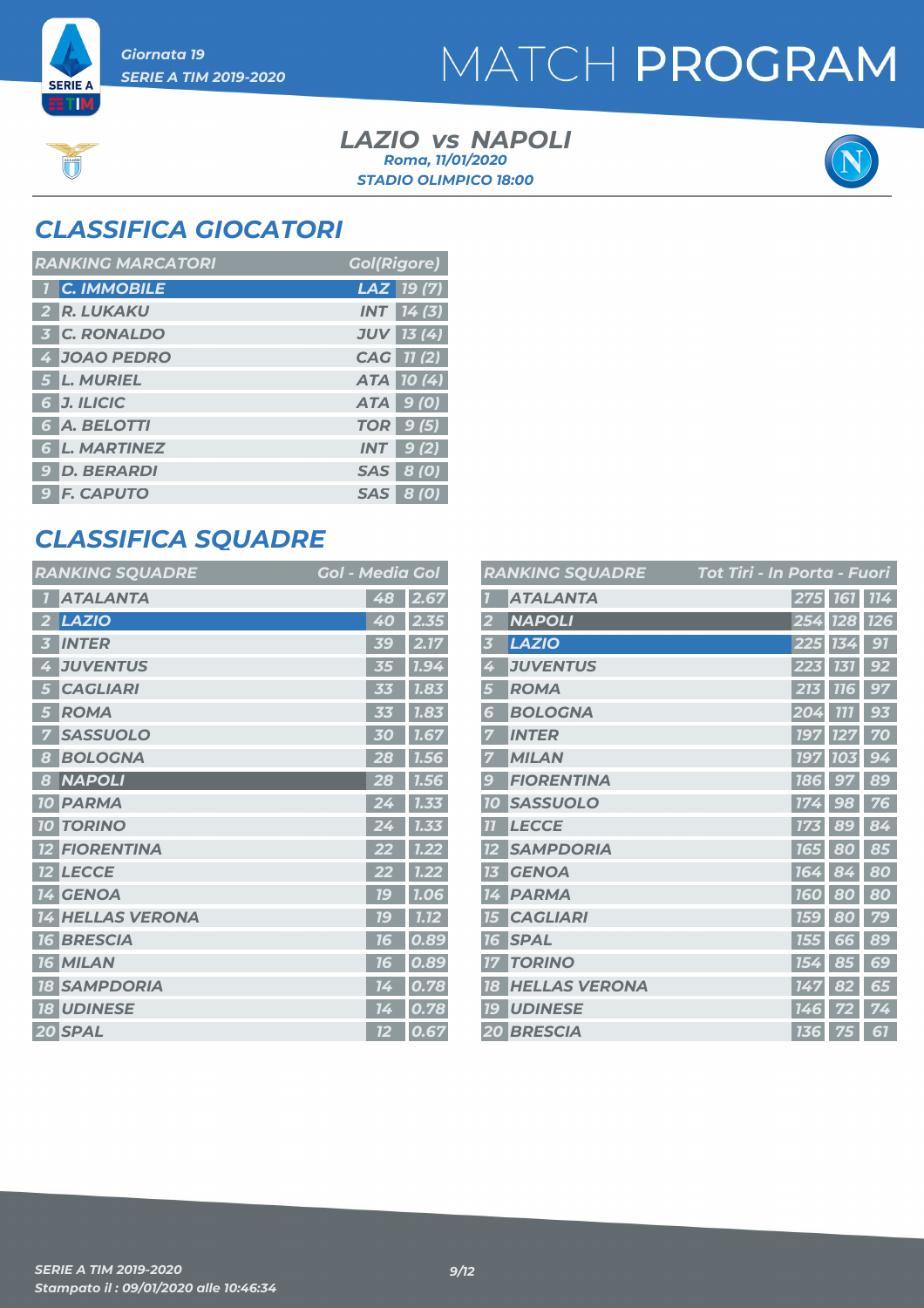

**ETIM** 

# MATCH PROGRAM

#### *LAZIO NAPOLI vs STADIO OLIMPICO 18:00 Roma, 11/01/2020*



|                | <b>KANNINU JŲUADRE</b>  | ASSISL         |
|----------------|-------------------------|----------------|
| $\blacksquare$ | <b>ATALANTA</b>         | 31             |
|                | $2$ LAZIO               | 29             |
| $\overline{3}$ | <b>INTER</b>            | 23             |
|                | 4 SASSUOLO              | 22             |
|                | <b>5 JUVENTUS</b>       | 21             |
|                | <b>6 NAPOLI</b>         | 20             |
| 7              | <b>PARMA</b>            | 18             |
|                | <b>7 ROMA</b>           | 18             |
| -9             | <b>CAGLIARI</b>         | 16             |
|                | <b>10 BOLOGNA</b>       | 15             |
|                | <b>11 FIORENTINA</b>    | 13             |
|                | <b>12 LECCE</b>         | 12             |
|                | <b>12 TORINO</b>        | 12             |
|                | <b>14 BRESCIA</b>       | 70             |
|                | 14 GENOA                | 70             |
|                | <b>14 HELLAS VERONA</b> | 10             |
|                | <b>14 UDINESE</b>       | 10             |
|                | <b>18 MILAN</b>         | 7              |
|                | <b>18 SAMPDORIA</b>     | 7              |
|                | <b>18 SPAL</b>          | $\overline{7}$ |

*RANKING SQUADRE Assist*

| <b>RANKING SQUADRE</b>                     | Passaggi Chiave*        |
|--------------------------------------------|-------------------------|
| <b>NAPOLI</b><br>$\overline{1}$            | 5.77                    |
| LAZIO<br>$\overline{2}$                    | 4.71                    |
| <b>JUVENTUS</b><br>$\overline{\mathbf{3}}$ | 4.56                    |
| <b>ATALANTA</b><br>4                       | 4.44                    |
| <b>INTER</b><br>5                          | 4.11                    |
| <b>ROMA</b><br>6                           | 4                       |
| <b>MILAN</b>                               | 3.83                    |
| <b>BOLOGNA</b><br>8                        | $\overline{3.5}$        |
| <b>CAGLIARI</b><br>$\boldsymbol{s}$        | 3.5                     |
| <b>10 FIORENTINA</b>                       | 3.33                    |
| <b>11 SASSUOLO</b>                         | 3.22                    |
| <b>12 GENOA</b>                            | $\overline{\mathbf{3}}$ |
| <b>12 HELLAS VERONA</b>                    | $\overline{\mathbf{3}}$ |
| <b>12 TORINO</b>                           | $\overline{\mathbf{3}}$ |
| <b>15 LECCE</b>                            | 2.72                    |
| <b>15 PARMA</b>                            | 2.72                    |
| <b>17 SAMPDORIA</b>                        | 2.67                    |
| <b>18 BRESCIA</b>                          | 2.39                    |
| <b>19 UDINESE</b>                          | 2.33                    |
| 20 SPAL                                    | 2.28                    |
| * Valori medi per partita.                 |                         |

|                | <b>RANKING SQUADRE</b>          | Passaggi riusciti - % * |        |                 |
|----------------|---------------------------------|-------------------------|--------|-----------------|
|                | <b>JUVENTUS</b>                 |                         | 520.72 | 87              |
| 2              | <b>NAPOLI</b>                   |                         | 506.67 | 86              |
|                | <b>SASSUOLO</b>                 |                         | 468.5  | 85              |
| 4              | <b>ATALANTA</b>                 |                         | 449.67 | 83              |
| 5              | <b>INTER</b>                    |                         | 447.22 | 84              |
| 6              | <b>MILAN</b>                    |                         | 434.22 | 84              |
| 7              | <b>LAZIO</b>                    |                         | 430.65 | $\overline{84}$ |
| 8              | ROMA                            |                         | 409.39 | 84              |
| $\overline{9}$ | <b>GENOA</b>                    |                         | 392.78 | 83              |
|                | <b>10 BOLOGNA</b>               |                         | 383.17 | 81              |
| 77             | <b>FIORENTINA</b>               |                         | 363.22 | 81              |
|                | <b>12 UDINESE</b>               |                         | 340.61 | 80              |
|                | <b>13 CAGLIARI</b>              |                         | 328.83 | 79              |
|                | <b>14 LECCE</b>                 |                         | 327.5  | 80              |
|                | <b>15 SPAL</b>                  |                         | 320.78 | 79              |
|                | <b>16 HELLAS VERONA</b>         |                         | 309.82 | 75              |
|                | <b>17 TORINO</b>                |                         | 306.56 | 77              |
|                | <b>18 PARMA</b>                 |                         | 286.89 | 77              |
|                | <b>19 SAMPDORIA</b>             |                         | 286.22 | 75              |
|                | <b>20 BRESCIA</b>               |                         | 264.72 | 74              |
|                | * Valori medi per partita.      |                         |        |                 |
|                | <b>RANKING SQUADRE</b>          |                         |        | Recuperi*       |
| 7              | <b>HELLAS VERONA</b>            |                         |        | 98.29           |
| 2 <sup>1</sup> | <b>UDINESE</b>                  |                         |        | 91              |
| 3 <sup>7</sup> | <b>PARMA</b>                    |                         |        | 89.94           |
| $\overline{4}$ | <b>TORINO</b>                   |                         |        | 88.11           |
| 5 <sub>1</sub> | <b>SPAL</b>                     |                         |        | 83.17           |
|                | <b>6 CAGLIARI</b>               |                         |        | 82.06           |
| $\overline{z}$ | <b>BRESCIA</b>                  |                         |        | 81.89           |
|                | 8 SAMPDORIA                     |                         |        | 80.78           |
|                | <b>9 ATALANTA</b>               |                         |        | 80.61           |
|                | <b>10 MILAN</b>                 |                         |        | 79.56           |
|                | <b>11 INTER</b>                 |                         |        | 79.33           |
|                | <b>12 FIORENTINA</b>            |                         |        | 79.22           |
|                |                                 |                         |        |                 |
|                | <b>13 BOLOGNA</b>               |                         |        | 78.78           |
|                | <b>14 LECCE</b>                 |                         |        | 77.06           |
|                | <b>15 ROMA</b>                  |                         |        | 76.56           |
|                | <b>16 GENOA</b>                 |                         |        | 76.39           |
|                | <b>17 LAZIO</b>                 |                         |        | 73.53           |
|                | <b>18 JUVENTUS</b>              |                         |        | 73.06           |
|                | <b>19 SASSUOLO</b><br>20 NAPOLI |                         |        | 68.28<br>64.83  |

\* Valori medi per partita.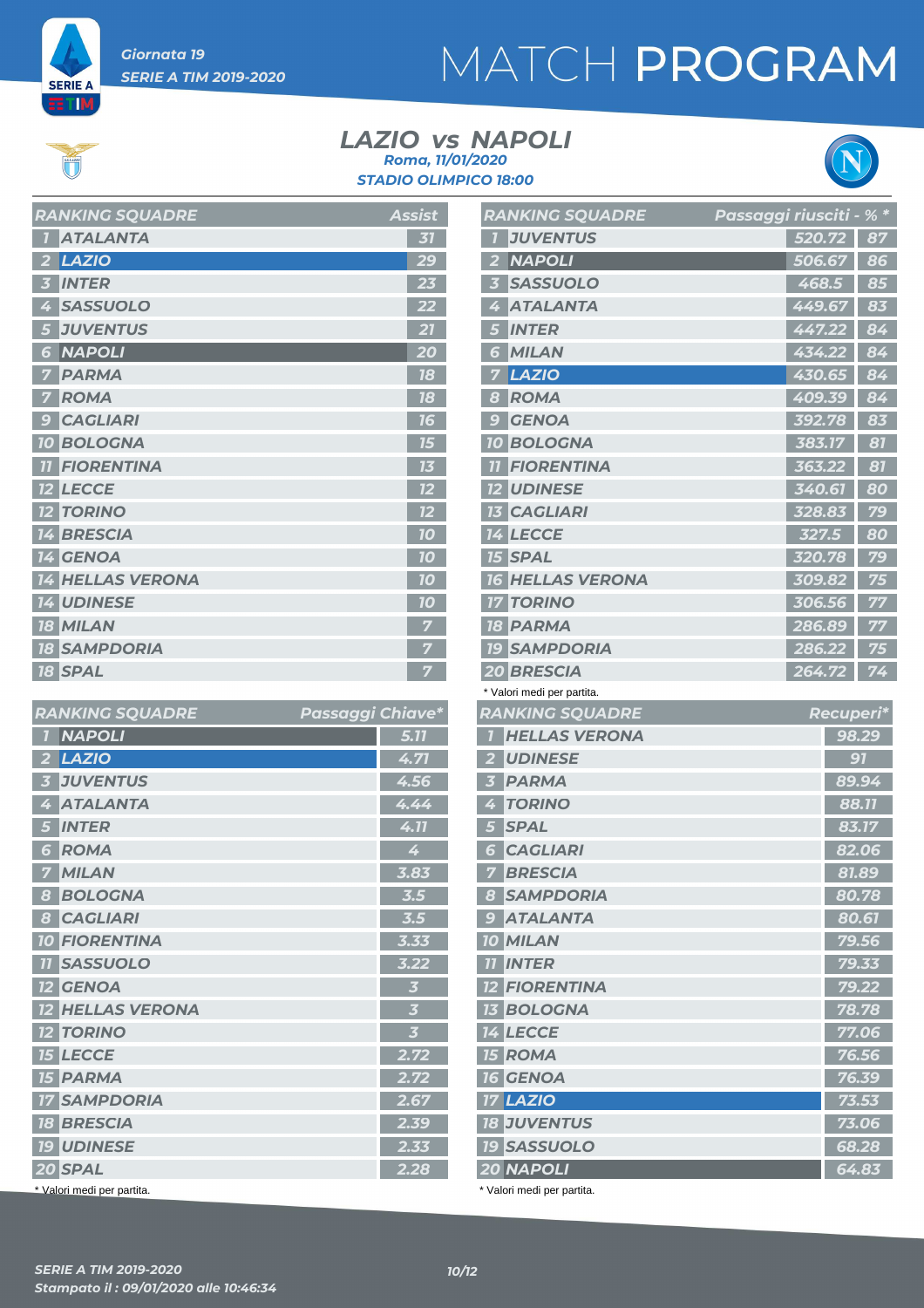

**ET M** 

 $\sum_{i=1}^{n}$ 

# MATCH PROGRAM

#### *LAZIO NAPOLI vs STADIO OLIMPICO 18:00 Roma, 11/01/2020*



| <b>RANKING SQUADRE</b>  | <b>Tot. Parate - Media</b> | <b>RANKING SQUADRE</b> | <b>Media Km</b> |
|-------------------------|----------------------------|------------------------|-----------------|
| <b>1</b> SPAL           | 86 4.78                    | <b>INTER</b>           | 111.842         |
| 2 PARMA                 | 84 4.67                    | 2 PARMA                | 109.711         |
| 3 LECCE                 | 79 4.39                    | <b>3 JUVENTUS</b>      | 109.301         |
| 4 TORINO                | 75 4.17                    | 4 HELLAS VERONA        | 109.09          |
| 5 SASSUOLO              | $74$ 4.11                  | 5 LECCE                | 108.816         |
| <b>6 BRESCIA</b>        | $\overline{4}$<br>72       | <b>6 FIORENTINA</b>    | 108.649         |
| <b>7 UDINESE</b>        | 67 3.72                    | <b>7 ATALANTA</b>      | 108.628         |
| 8 GENOA                 | 66 3.67                    | 8 SAMPDORIA            | 108.55          |
| <b>9 CAGLIARI</b>       | 64 3.56                    | 9 LAZIO                | 108.544         |
| <b>10 JUVENTUS</b>      | $64$ 3.56                  | <b>10 BOLOGNA</b>      | 108.477         |
| <b>11 SAMPDORIA</b>     | $61$ 3.39                  | <b>11 ROMA</b>         | 108.321         |
| <b>12 HELLAS VERONA</b> | $\vert 3.59$<br>61         | <b>12 SASSUOLO</b>     | 108.18          |
| <b>13 MILAN</b>         | 61 3.39                    | <b>13 SPAL</b>         | 107.744         |
| <b>14 FIORENTINA</b>    | $59 \,   \, 3.28$          | 14 MILAN               | 106.938         |
| <b>15 BOLOGNA</b>       | $59 \,   \, 3.28$          | <b>15 UDINESE</b>      | 106.545         |
| <b>16 LAZIO</b>         | 3.41<br>58                 | <b>16 BRESCIA</b>      | 106.542         |
| <b>17 ROMA</b>          | $50$ 2.78                  | <b>17 CAGLIARI</b>     | 105.795         |
| <b>18 INTER</b>         | 48 2.67                    | <b>18 NAPOLI</b>       | 104.964         |
| <b>18 NAPOLI</b>        | 48 2.67                    | <b>19 GENOA</b>        | 104.34          |
| 20 ATALANTA             | $43$ 2.39                  | <b>20 TORINO</b>       | 103.735         |